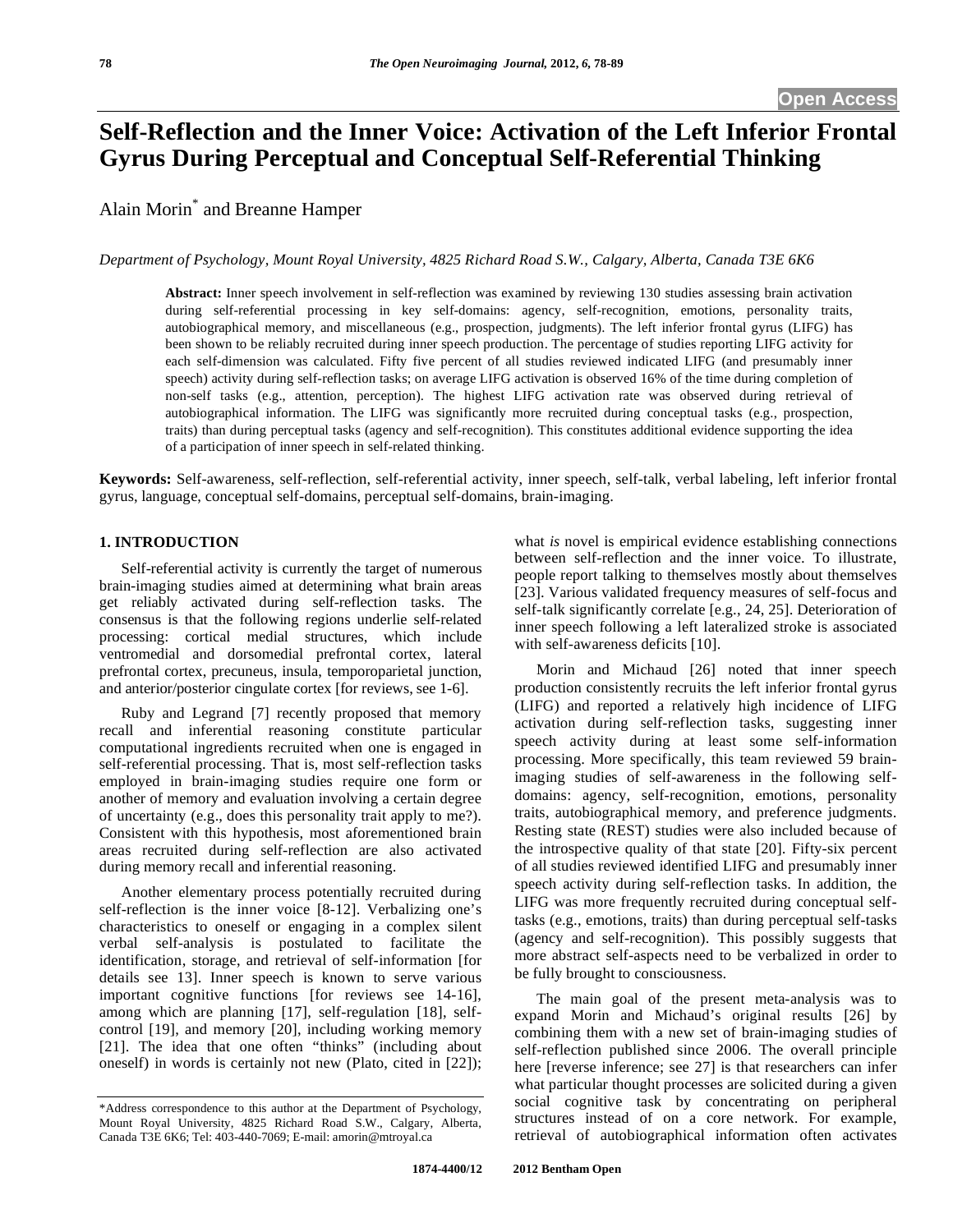occipital regions [28]; control tasks typically do not lead to such an activation. Since these areas are known to support visuospatial imagery [29], one may suggest that retrieval of autobiographical memories is at least partially mediated by mental images of the self in the past [30]. Similarly, activation of the LIFG observed in Morin and Michaud's review [26] has been taken as an indication that participants engaged in inner speech during various self-tasks.

 The LIFG represents the neurological foundation of both overt and covert speech generation. The LIFG is also referred to as the left ventrolateral prefrontal cortex or left frontal operculum; it includes Broadmann's areas 44, 45, and 47. There is little doubt that the LIFG is implicated in inner speech production. Numerous studies show LIFG activation when participants are asked to silently read single words or sentences, or when undertaking working memory tasks involving covert repetition of verbal material [e.g., 31-33]. Moreover, accidental destruction or temporary disruption (using repetitive transcranial magnetic stimulation) of the LIFG interferes with inner speech [34-36]. Note that other brain areas are associated with inner voice use, among which Wernicke's area, the supplementary motor area, insula, and superior parietal lobe on the left side, as well as right posterior cerebellar cortex [for a review see 37].

 It has been proposed that the LIFG serves additional functions besides covert speech *per se*, including cognitive control [38], working memory [39], language unification [40], selection among competing alternatives [41, 42], response inhibition [43], and action understanding [44]. It is conceivable that most, if not all, listed functions above actually require subvocal articulation. For instance, articulatory suppression (i.e., blocking inner speech) negatively affects performance on cognitive control and verbal working memory tasks [45, 46]. Hence the observation of an activation of the LIFG during *both* inner speech production and tasks designed to test the aforementioned functions. In other words, one could argue that LIFG activation most often signifies inner speech use, be it for cognitive control or working memory purposes, or for any other possible reasons, including self-reflection. Given this, and considering the fact that self-tasks presented in the next section most unlikely involve cognitive control, working memory, language unification, selection among competing alternatives, response inhibition, and action understanding, LIFG activity in this review was interpreted as indirect evidence of inner speech use by participants.

 The first objective of the present meta-analysis was to determine if LIFG activation is observed in a significant number of brain-imaging studies of self-reflection. Different ways of classifying self-dimensions exist [see 2, 3]. In this paper self-tasks were put into the following self-domains: agency, self-recognition, emotions, personality traits, autobiographical memory, and miscellaneous. This latter category included experiments imaging participants thinking about their intentions, hopes, aspirations, mental states, preferences, as well as self-evaluation and prospection tasks (i.e., thoughts about one's future).

 A second aim was to compare LIFG activation in perceptual (agency and self-recognition) and conceptual (e.g., autobiography, traits) self-domains, where inner speech use is hypothesized to be more important in the latter. Perceptual (sensory) self-information refers to products of one's direct experience with oneself (e.g., the body) or environmental stimuli (e.g., other persons, mirrors) that identify the self. Conceptual self-information constitutes data about the self that is not available to immediate perceptual experience and that presumably requires mental representation to be accessible to consciousness. This division between perceptual and conceptual self-domains echoes the distinction between physical and psychological selves proposed by Gillihan and Farah [2, 47]. Perceptual self-information such as one's face during self-recognition, because of its visual and concrete nature, most probably does not need to be verbally labeled (e.g., "this is my face") to successfully complete the task. Agency tasks typically involve evaluating the degree of one's participation in a given action and thus mostly rely on kinesthetic information. Reflection on more abstract self-dimensions such as past memories and intentions however, possibly entail subvocal speech (e.g., "I spent last summer at my brother's place"; "I want to go swimming") to be fully brought to one's attention.

# **2. METHOD**

1

 English-language papers published between September 2006 and August 2010 were identified from searches using Medline, Psycarticle, and Psycinfo, as well as the Psychology and Behavioral Sciences Collection. <sup>1</sup>The reference section of each article was scrutinized for additional studies. Review articles were also carefully examined. Inclusion criteria for selection of articles were all studies measuring brain activity using hemodynamic methods (Positron Emission Tomography [PET] and functional magnetic resonance imaging [fMRI]) during selfrelated tasks pertaining to the aforementioned self-domains. Exclusion criteria were: (a) articles using Theory-of-Mind (ToM) tasks, as opposed to purely self-referential tasks [e.g., 48]; (b) electrophysiological studies using event-related potentials, as well as those employing EEG and Transcranial Magnetic Stimulation [e.g., 49]; (c) studies imaging clinical populations exclusively [e.g. 50]; and (d) studies not reporting all areas of activation and uniquely focusing on regions of interest [e.g., 51]. ToM and self-reflection abilities are linked in complex ways [see 52] and common brain areas are recruited when one both introspects and thinks about others' mental states [53]. Nonetheless, ToM abilities fundamentally differ from self-reflection abilities in that the former focuses on other social agents whereas the latter exclusively pertains to the self [54]. This is why we excluded ToM studies from the present meta-analysis.

 The application of this selection process led to the identification of 68 articles; we added to these articles 59 previously identified by Morin and Michaud [26] in the same self-domains. These authors used the same search and selection processes describe above for articles published

<sup>&</sup>lt;sup>1</sup> Keywords were searched in the title of articles. Keywords used were: agency, autobiographical, autobiography, autonetic, brain, cortical, emotion awareness, emotion recognition, fMRI, future thoughts, intentions, introspection, judgments, mental time travel, neural correlates, neural substrates, neuroanatomy, personality traits, PET, preferences, self, self-awareness, self-face, self-processing, self-projection, self-recognition, self-referential, and self-reflection.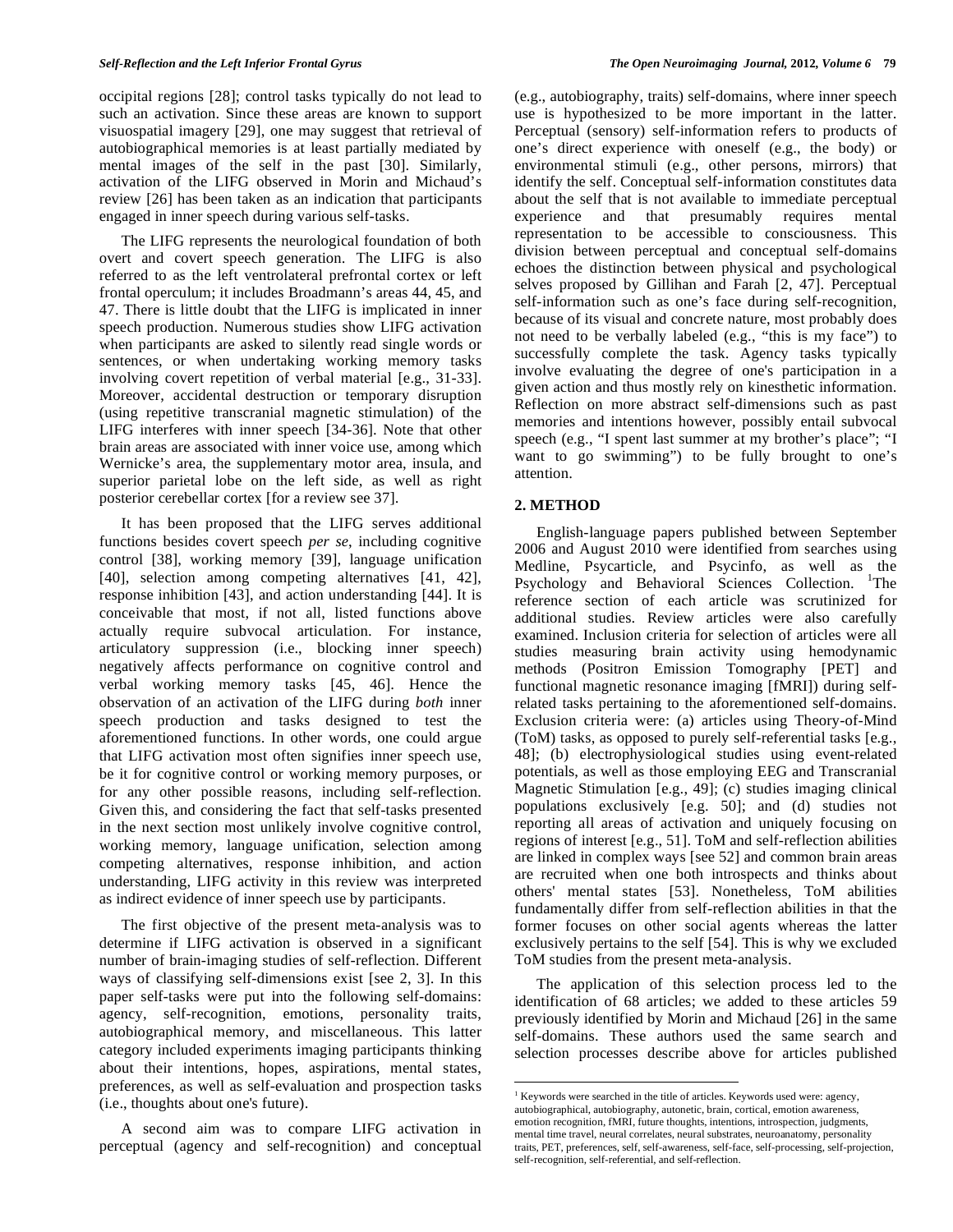

**Fig. (1).** Percentage of studies in which LIFG activity was observed as a function of self-domains.

**Table 1. LIFG Activation Observed in Various Non-Self Domains (Based on 26). Language and Working Memory Domains are not Reported** 

| Domain                               | <b>N</b> of Studies Reviewed | <b>N</b> of Studies Reporting<br>LIFG Activation (BA 44/45/47) | <b>Percentage of LIFG</b><br><b>Activation</b> |
|--------------------------------------|------------------------------|----------------------------------------------------------------|------------------------------------------------|
| Attention                            | 39                           | 3                                                              | 7.7                                            |
| Perception                           | 42                           | 8                                                              | 19                                             |
| Imagery                              | 18                           | 3                                                              | 16.7                                           |
| Non-verbal episodic memory encoding  | 17                           | 5                                                              | 29.4                                           |
| Non-verbal episodic memory retrieval | 70                           | 10                                                             | 14.3                                           |
| Priming                              | 16                           | 6                                                              | 37.5                                           |
| Procedural memory                    | 27                           |                                                                | 3.7                                            |
| ALL                                  | 229                          | 36                                                             | 15.7                                           |

prior to September 2006. In all, we thus examined 127 articles containing 130 individual studies (some papers contained more than one study). Frequency of LIFG activation reported in these articles is presented in the Results section. Note that we uniquely concentrated on LIFG recruitment during *self*-conditions and deliberately ignored *control* conditions because inner speech participation during these control conditions is likely. To illustrate, inner speech use most likely will be recruited during a control task consisting in judging how socially desirable personality traits are, as in Craig *et al.* [55]. As mentioned earlier, inner speech serves various purposes in addition to the processing of self-information; control tasks such as encoding semantic information or making decisions about statements of factual knowledge often recruit subvocal speech. Thus we are not making the claim that inner speech use is special to the self; indeed, recent reviews rather suggest that there is actually little special about or unique to the self [2, 7]. However, we hypothesize that the inner voice represents a privileged cognitive tool the self uses when assessing itself.

# **3. RESULTS AND DISCUSSION**

#### **3.1. Overview**

 Fig. (**1**) depicts the percentage of studies in which LIFG activity was observed in all selected self-domains. Seventy two of all 130 studies (55.3%) indicated activation of the LIFG during self-awareness tasks. Percentages for each selfdomain were: 76.9 for autobiography, 56.7 for traits, 53.3 for emotions, 27.3 for agency, and 23.5 for self-recognition. The "miscellaneous" self-domain (66.7%) included studies using evaluative judgment tasks involving the assessment of one's own preferences in order to produce a judgment, REST studies, as well as future-oriented thinking studies.

 We submit that 55% represents a significant percentage, especially when compared to LIFG activation percentages that have been observed during various non-self tasks. Cabeza and Nyberg [29] reviewed studies of brain activations in various non-self cognitive domains such as attention and procedural memory. We excluded language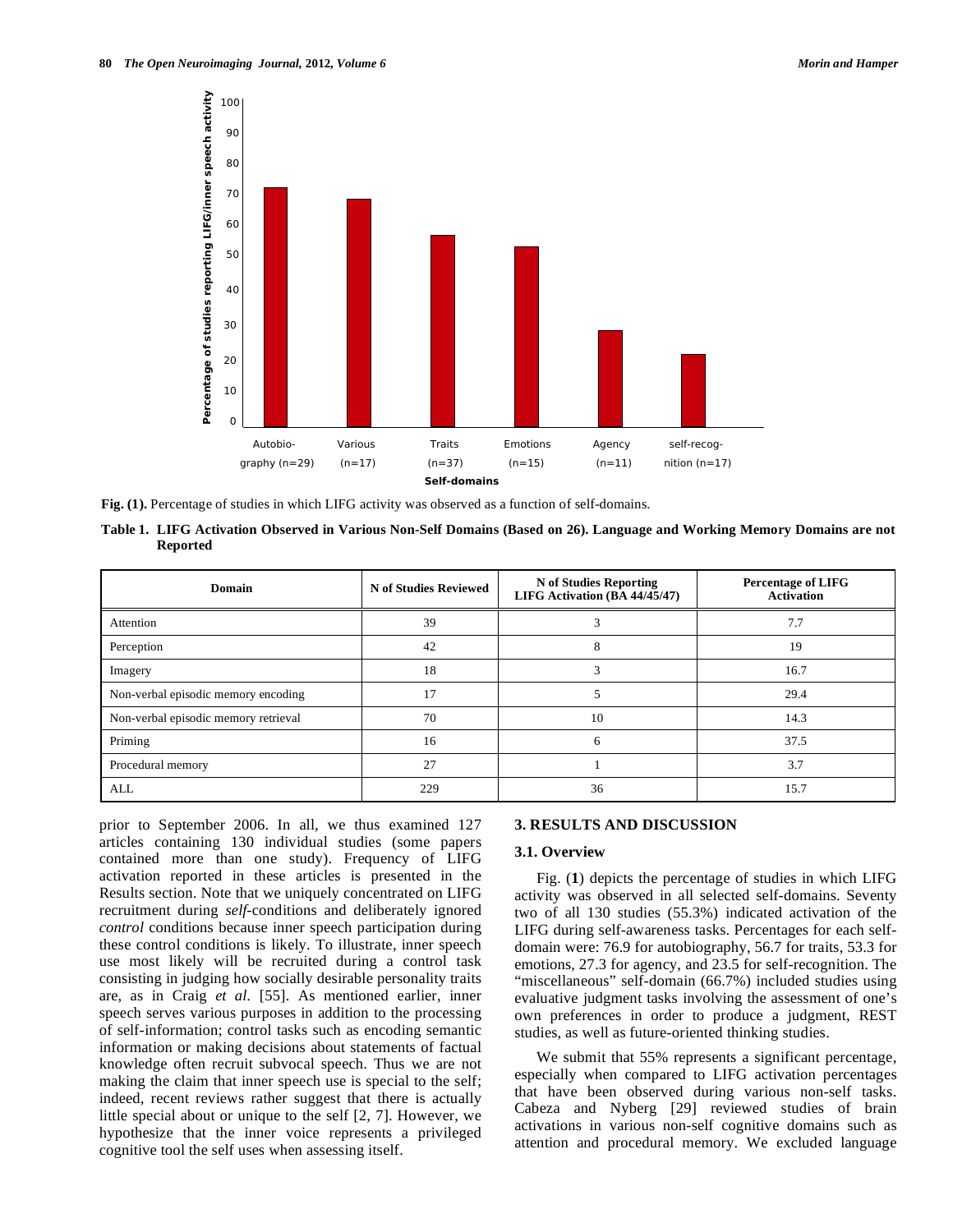| Paper                           | Self-task                                                                     | <b>LIFG Activation</b> |
|---------------------------------|-------------------------------------------------------------------------------|------------------------|
| Farrer & Frith $[58] (P)$       | Driving circle along T-shaped path either by oneself or experimenter          | NO                     |
| Farrer <i>et al.</i> [59] $(P)$ | Providing accurate/inaccurate visual feedback while performing hand movements | N <sub>O</sub>         |
| Knoblich et al. [60]            | Deciding temporal delay between hand movements & visual feedback              | N <sub>O</sub>         |
| Leube et al. $[61]$             | See [59]                                                                      | N <sub>O</sub>         |
| McGuire et al. $[62] (P)$       | Providing accurate/inaccurate auditory feedback while reading aloud           | N <sub>O</sub>         |
| Powell et al. [63]              | Choosing one of 4 deck cards presented on a screen                            | N <sub>O</sub>         |
| Ruby & Decety [64] (P)          | Imagining self vs other movements                                             | N <sub>O</sub>         |
| Salomon et al. [56]             | Deciding if hand movements are self- or other-generated                       | NO.                    |
| Vinogradov et al. [65]          | Judging if words were preselected by self or experimenter                     | <b>YES</b>             |
| Wraga et al. [66]               | Imagining rotating one's body                                                 | <b>YES</b>             |
| Yomogida et al. [67]            | Controlling character's movements/actions with joystick                       | <b>YES</b>             |

**Table 2. Agency studies. (P) = Employed PET** 

and working memory studies, and observed that only 16% of 213 studies report LIFG activity (see Table **1**). Again, in this perspective an activation of the LIFG in 55% of all selfreferential thinking studies reviewed appears significant.

 Given the nature of self-tasks reviewed here (see below for descriptions), this LIFG activity most probably reflects inner speech use instead of other possible LIFG functions such as response inhibition or action understanding. These results thus tentatively support the view that the inner voice substantially participates in at least some forms of selfreferential processing.

 Consistent with the idea of a greater inner speech involvement in conceptual self-domains, we found that 63.7% of all conceptual studies (n = 102; autobiography, miscellaneous, emotions, and traits) reported activation of the LIFG, as opposed to 25% of all perceptual studies  $(n = 28)$  of agency and face/voice self-recognition. This difference is statistically significant,  $\chi$ 2(1) = -3.770, p =.005. This supports the view of a *differential* involvement of inner speech across self-domains, where perceptual self-dimensions (e.g., one's face) can be consciously perceived without words, whereas conceptual self-aspects (e.g., autobiography; prospection) most probably demand verbalization.

# **3.2. Agency and Self-Recognition**

 All Tables included below detail (1) the authors of individual articles, (2) self-tasks used, and (3) the presence or absence of LIFG activation. Note that unless otherwise indicated all studies used fMRI imaging technology. Table **2** presents 11 reviewed articles in the agency self-domain. A typical agency study [e.g., 56] invites participants to decide if they are responsible for the movement of their hand [for a review see 57]. Three of the agency studies out of 11 (27.3%) reported LIFG activation.

 Table **3** shows 17 reviewed articles in the selfrecognition domain. Most self-face recognition studies [e.g., 68] involve participants judging if a face seen on a screen is their own or that of another person [for reviews see 69, 70]. Four self-recognition studies out of 17 (23.5%) reported LIFG activation. Sugiura *et al.*'s observation [71] that "(...) covert naming often accompanies recognition of a familiar face, but rarely occurs during visual self-recognition" (p. 147) is consistent with the notion that self-face recognition

unlikely necessitates verbal labeling. Indeed, multiple brain networks for visual self-recognition have been identified [see 72], none of which include the LIFG).

# **3.3. Personality Traits**

 Most early self-reflection studies consisted in asking participants to determine if adjective traits were selfdescriptive [e.g., 55, 88]. This represents a simple, straightforward, and yet effective way of inducing self-focus, as one's personality certainly constitutes a central aspect of the self. Twenty one out of 37 personality trait studies (56.7%) reported LIFG activation (see Table **4**). Current neuropsychological and brain-imaging evidence suggests that once personality traits have been inferred by reflecting on specific and repeated behavioral instances, their retrieval becomes rather automatic and does not require autobiographical recollection [89]. This could explain why 16 of the reviewed studies did not find brain activity suggestive of verbal processing. It remains unclear why some studies did report the target activation while others did not despite using identical experimental tasks.

#### **3.4. Autobiographical Memory**

 Remembering past personal events represents a fundamental human mental activity connected in complex ways to autonoetic consciousness and the self [123-125]. Thinking about one's past and imagining one's future (prospection; see next section) seem to depend on common underlying regions, notably the medial prefrontal cortex and lateral temporal corticles [126]. In a representative study of autobiographical memory [e.g., 127], some of the participants' past personal events are collected prior to scanning and each event gets associated with a verbal or visual cue; cues are then presented during scanning and volunteers are asked to recall the associated events in details. Table **5** shows that 20 of the 26 studies analyzed (76.9%) reported LIFG activation. This constitutes the highest activation rate of all self-domains. Although introspection suggests that we often replay past personal episodes in "pictures", some studies indicate that we also use inner speech when developing self-narratives [128-130]. Indeed, a left ventrolateral activation which includes the LIFG is often observed in autobiographical remembering [28, 131].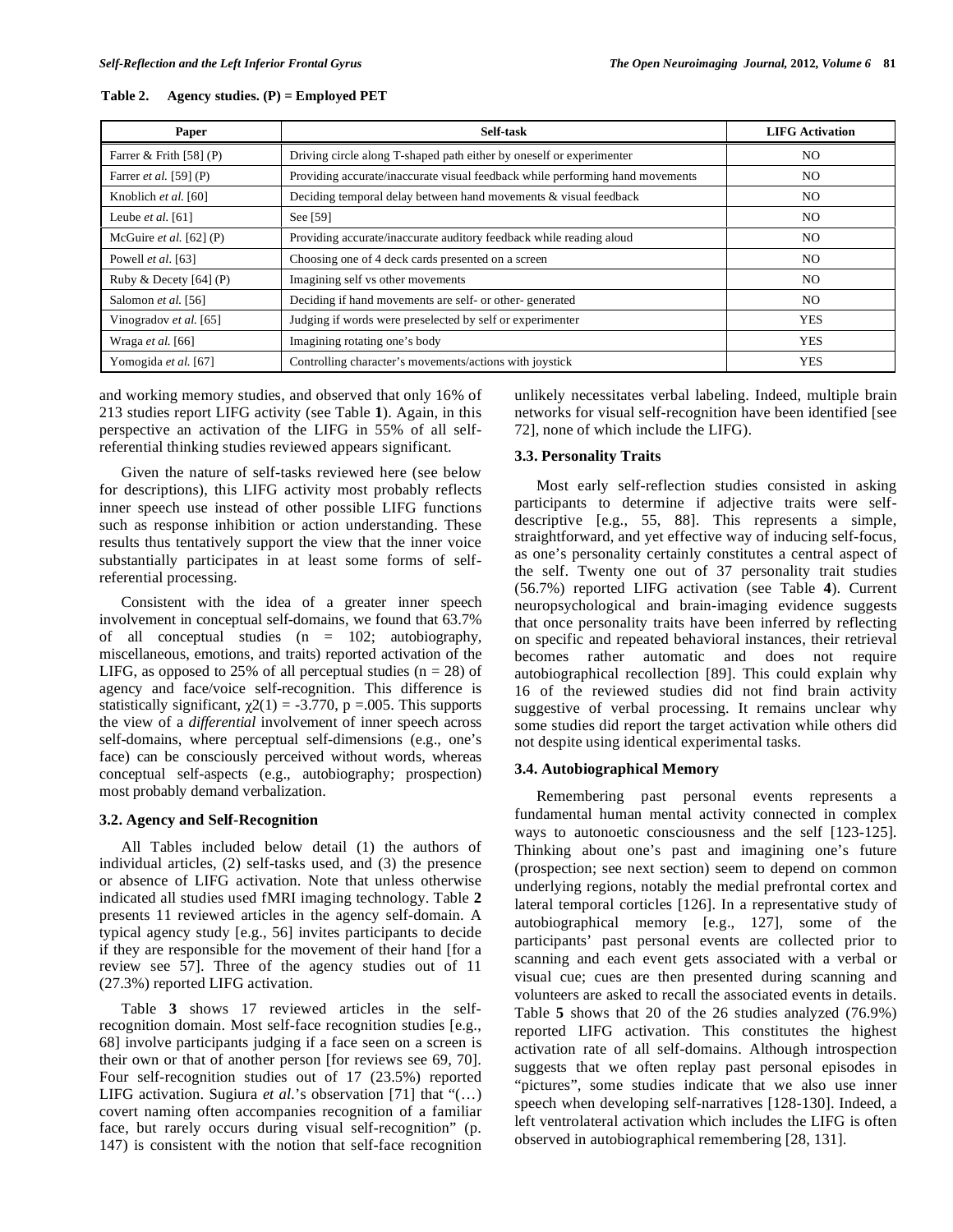# **Table 3. Self-recognition Studies. (P) = Employed PET**

| Paper                    | Self-task                                            | <b>LIFG Activation</b> |
|--------------------------|------------------------------------------------------|------------------------|
| Devue et al. [73]        | Judging if face is self or other                     | <b>YES</b>             |
| Kaplan et al. [74]       | See [73]                                             | NO.                    |
| Kircher et al. [75]      | See [75]                                             | <b>YES</b>             |
| Kircher et al. [76]      | See [73]                                             | <b>YES</b>             |
| Morita et al. [77]       | See [73]                                             | NO.                    |
| Perrin et al. $[78]$ (P) | Listening to one's, unfamiliar, $&$ common names     | N <sub>O</sub>         |
| Platek et al. [79]       | See [73]                                             | N <sub>O</sub>         |
| Platek et al. [80]       | See [73]                                             | NO.                    |
| Platek & Kemp [81]       | See [73]                                             | NO.                    |
| Sachdev et al. [82]      | Judging if face $&$ body shape are self or other     | N <sub>O</sub>         |
| Sugiura et al. [83] (P)  | See [73]                                             | N <sub>O</sub>         |
| Sugiura et al. [71]      | See [73]                                             | N <sub>O</sub>         |
| Sugiura et al. [84]      | Judging if face & voice are self or other            | <b>YES</b>             |
| Sugiura et al. [68]      | See [73]                                             | N <sub>O</sub>         |
| Sui & Han [85]           | See [73]                                             | N <sub>O</sub>         |
| Uddin et al. [86]        | Deciding if faces are composites of oneself or other | N <sub>O</sub>         |
| Uddin et al. [87]        | Viewing full body images of self                     | NO.                    |

# **Table 4. Personality Trait Studies. (P) = Employed PET**

| Paper                                       | Self-task                                                                   | <b>LIFG Activation</b>                   |
|---------------------------------------------|-----------------------------------------------------------------------------|------------------------------------------|
| Blackwood et al. [90]                       | Judging if various traits, activities $&$ emotions are self-descriptive     | N <sub>O</sub>                           |
| Chiao et al. [91]                           | Judging self-descriptiveness of sentences                                   | N <sub>O</sub>                           |
| Craik et al. [55] (P)                       | Judging if adjective traits are self-descriptive                            | <b>YES</b>                               |
| D'Argembeau et al. [92]                     | See [55]                                                                    | <b>YES</b>                               |
| D'Argembeau et al. [93]                     | See [55]                                                                    | NO.                                      |
| Farb et al. [94]                            | See [55]                                                                    | <b>YES</b>                               |
| Fossati et al. [95]                         | See [55]                                                                    | N <sub>O</sub>                           |
| Gutchess et al. [96]                        | See [55]                                                                    | <b>YES</b>                               |
| Han et al. [97]                             | See [55]                                                                    | <b>YES</b>                               |
| Heatherton et al. [98]                      | See [55]                                                                    | <b>YES</b>                               |
| Jenkins & Mitchell [99]                     | See [55]                                                                    | N <sub>O</sub>                           |
| Kelley et al. [100]                         | See [55]                                                                    | <b>YES</b>                               |
| Kircher et al. [75]                         | Judging if adjective traits & physical characteristics are self-descriptive | <b>YES</b>                               |
| Kjaer et al. $[101] (P)$                    | Silently thinking about one's traits & physical appearance                  | <b>YES</b><br>(physical appearance only) |
| Lemogne, le Bastard, Mayberg, et al. [102]  | See [55]                                                                    | N <sub>O</sub>                           |
| Lemogne, Mayberg, Bergouignan, et al. [103] | See [55]                                                                    | <b>YES</b>                               |
| Lieberman et al. [104]                      | See [55]                                                                    | <b>YES</b>                               |
| Lou et al. [105] (P)                        | See [55]                                                                    | <b>YES</b>                               |
| Macrae et al. [106]                         | See [55]                                                                    | <b>YES</b>                               |
| Modinos et al. [107]                        | Judging self-descriptiveness of sentences about personal qualities          | N <sub>O</sub>                           |
| Moran et al. [108]                          | See [55]                                                                    | N <sub>O</sub>                           |
| Moran et al. [109]                          | See [55]                                                                    | <b>YES</b>                               |
| Ng et al. [110]                             | See [55]                                                                    | <b>YES</b>                               |
| Ochsner et al. [111]                        | See [55]                                                                    | <b>YES</b>                               |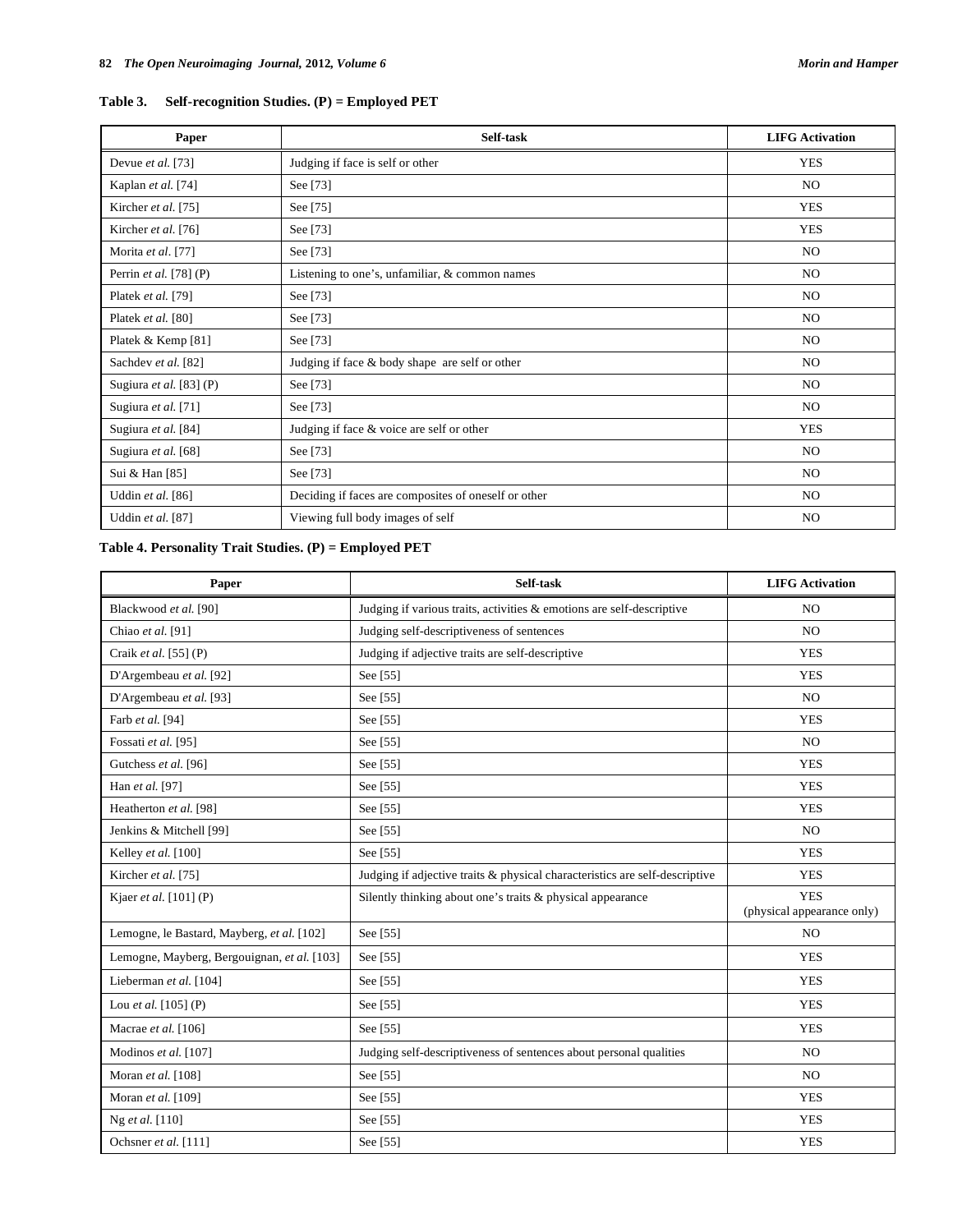# **Table 4. contd….**

| Pfeifer et al. [112]         | See [91] | <b>YES</b>     |
|------------------------------|----------|----------------|
| Powell et al. [63]           | See [55] | <b>YES</b>     |
| Rameson et al. [113]         | See [55] | NO.            |
| Ries <i>et al.</i> [114] (P) | See [55] | N <sub>O</sub> |
| Schmitz et al. [115]         | See [55] | N <sub>O</sub> |
| Schmitz et al. [116]         | See [55] | N <sub>O</sub> |
| Vanderwal et al. [117]       | See [55] | <b>YES</b>     |
| Wu et al. [118]              | See [55] | N <sub>O</sub> |
| Yaoi et al. [119]            | See [55] | <b>YES</b>     |
| Yoshimura et al. [120]       | See [55] | N <sub>O</sub> |
| Zhang et al. $[121]$         | See [55] | N <sub>O</sub> |
| Zhu et al. $[122]$           | See [55] | <b>YES</b>     |

#### **Table 5. Autobiographical Memory Studies. (P) = Employed PET**

| Paper                                  | Self-task                                                                  | <b>LIFG Activation</b> |
|----------------------------------------|----------------------------------------------------------------------------|------------------------|
| Botzung, Denkova, Ciuciu, et al. [132] | Recalling autobiographical memories (AM) in response to visual cues        | <b>YES</b>             |
| Botzung, Denkova & Manning [133]       | Assessing self-descriptiveness of past personality traits                  | N <sub>O</sub>         |
| Burianova et al. [134]                 | Recalling last time one experienced event depicted on photograph           | <b>YES</b>             |
| Cabeza et al. [135]                    | Remembering if pictures where taken by self or others                      | <b>YES</b>             |
| Campitelli et al. [136]                | Recalling if chess moves were made by self or other                        | <b>YES</b>             |
| Conway et al. [137] (P)                | Generating AM following presentation of cue words                          | <b>YES</b>             |
| Daselaar et al. [127]                  | Recalling AM in response to visual cues                                    | <b>YES</b>             |
| Fink et al. [138] (P)                  | Listening to & visualizing personal & non-personal AM                      | NO.                    |
| Gilboa et al. [28]                     | Remembering context of recent/remote episodes shown on photographs         | <b>YES</b>             |
| Harrison et al. [139]                  | Recalling sad past personal events                                         | <b>YES</b>             |
| Kelly et al. [140]                     | Recalling AM of painful & non-painful episodes in response to visual cues  | <b>YES</b>             |
| Kross et al. [141]                     | Recalling AM of negative episodes in response to visual cues               | <b>YES</b>             |
| Levine et al. [142]                    | Listening to verbal descriptions of AM                                     | <b>YES</b>             |
| Loughead et al. [143]                  | Recalling interpersonal life events                                        | <b>YES</b>             |
| Maguire & Mummery [144] (P)            | Indicating if read statements of past personal episodes were participants' | NO.                    |
| Maguire et al. [50]                    | See [144]                                                                  | NO.                    |
| Maguire & Frith [145]                  | See [144]                                                                  | <b>YES</b>             |
| Moran et al. [108]                     | Viewing words depicting personal semantic information                      | <b>YES</b>             |
| Oddo et al. [146]                      | Recalling AM in response to visual cues                                    | NO.                    |
| Piefke et al. [147]                    | Remembering positive / negative & old / recent past personal events        | <b>YES</b>             |
| Piolino et al. $[148]$ (P)             | Recalling unique personal events                                           | <b>YES</b>             |
| Rabin et al. [149]                     | Recalling personal events in response to visual cues                       | N <sub>O</sub>         |
| St-Jacques et al. [150]                | Recalling which picture was taken first after picture taking sessions      | <b>YES</b>             |
| Spreng & Grady [151]                   | Recalling personal events in response to visual cues                       | <b>YES</b>             |
| Summerfield et al. [152]               | See [127]                                                                  | <b>YES</b>             |
| Svoboda & Levine [153]                 | Recalling personal events in response to auditory cues                     | <b>YES</b>             |

# **3.5. Emotions**

 The notion that verbal labeling of emotions enhances emotion awareness is not new [see 154]. It seems plausible to suggest that verbally identifying one's feelings through inner speech (e.g., "I feel tired and irritated… actually, I feel angry and disappointed…") helps distinguishing between subtle emotional experiences [13]. Reappraisal represents a cognitive emotion regulation strategy which consists in rethinking the meaning of affectively charged stimuli or events to decrease their emotional impact. Interestingly, brain-imaging studies of reappraisal consistently show recruitment of ventral portions of the PFC involved in language functions [155]. As shown in Table **6**, 8 out of 15 emotion studies (53.3%) reported LIFG activity.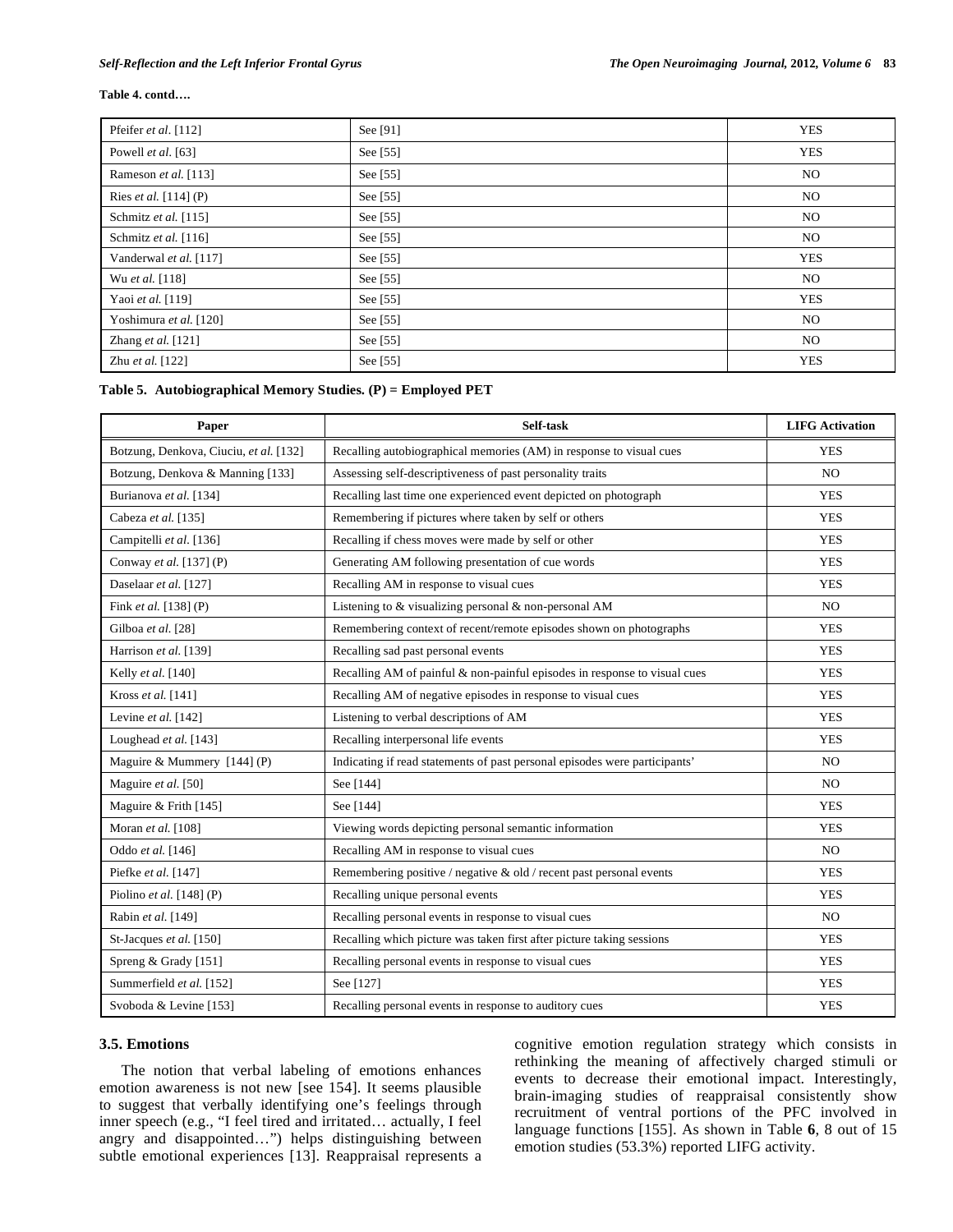# **Table 6. Emotion Studies. (P) = Employed PET**

| Paper                         | Self-task                                                             | <b>LIFG</b> activation                |
|-------------------------------|-----------------------------------------------------------------------|---------------------------------------|
| Critchley et al. [156]        | Perceiving (or not) feedback delay of one's heartbeat (interoception) | <b>YES</b>                            |
| Goldberg et al. [157]         | Evaluating emotional experiences produced by images $\&$ music        | <b>YES</b>                            |
| Gusnard et al. [158]          | Evaluating one's emotional responses to visual cues                   | <b>YES</b>                            |
| Herwig et al. [159]           | See [158]                                                             | <b>YES</b>                            |
| Jackson <i>et al.</i> $[160]$ | Imagining levels of pain by viewing normal & distorted limbs          | <b>YES</b>                            |
| Lane <i>et al.</i> [161] (P)  | See [158]                                                             | <b>YES</b>                            |
| Northoff et al. [5]           | Evaluating degree of self-relatedness to visual cues                  | NO.                                   |
| Ochsner et al. [162]          | See [158]                                                             | <b>YES</b>                            |
| Phan <i>et al.</i> $[163]$    | Indicating emotional association with pictures                        | NO.                                   |
| Schneider et al. [164]        | See [5]                                                               | N <sub>O</sub>                        |
| Sheline et al. [165]          | Reflecting on current emotional experiences                           | N <sub>O</sub>                        |
| Silani et al. [166]           | See [158]                                                             | N <sub>O</sub>                        |
| Takahashi et al. [167]        | Judging if guilt & embarrassment are present in short sentences       | <b>YES</b><br>(embarrassment<br>only) |
| Takahashi et al. [168]        | Imagining joyful or proud scenarios in response to visual cues        | NO.                                   |
| Taylor et al. [169] (P)       | Rating aversive & nonaversive pictures                                | NO.                                   |

# **Table 7. Various self-referential Studies. (P) = Employed PET**

| Paper                    | Self-task                                                                                          | <b>LIFG Activation</b> |
|--------------------------|----------------------------------------------------------------------------------------------------|------------------------|
| Addis et al. [175]       | Pre-experiencing future personal events in response to visual cues                                 | <b>YES</b>             |
| Arzy et al. [176]        | Indicating if personal events occurred before/after currently imagined self-location in time       | <b>YES</b>             |
| Binder et al. [177]      | Resting still with eyes closed                                                                     | <b>YES</b>             |
| Blackemore et al. [170]  | Thinking about intentions & consequential actions in response to presentation of fictive scenarios | NO.                    |
| Botzung et al. [133]     | See [175]                                                                                          | N <sub>O</sub>         |
| Christoff et al. [178]   | See [177]                                                                                          | <b>YES</b>             |
| D'Argembeau et al. [93]  | Pre-experiencing future personal events in response to visual cues                                 | NO.                    |
| D'Argembeau et al. [179] | See [93]                                                                                           | <b>YES</b>             |
| Fransson [180]           | See [177]                                                                                          | <b>YES</b>             |
| Jenkins & Mitchell [99]  | Judging one's current mental state in response to visual cues                                      | <b>YES</b>             |
| Johnson et al. [181]     | Choosing which color one prefers                                                                   | <b>YES</b>             |
| Johnson et al. [182]     | Thinking about hopes $\&$ aspirations in response to visual cues                                   | <b>YES</b>             |
| Longe et al. [183]       | Imagining being self-reassuring/self-critical after negative fictive scenarios                     | <b>YES</b>             |
| Mazoyer et al. [184](P)  | See [177]                                                                                          | <b>YES</b>             |
| Pan et al. [185]         | Presenting positive, negative $\&$ neutral evaluative feedback through visual cues                 | N <sub>O</sub>         |
| Paulus & Frank [186]     | Determine which one of two items one prefers                                                       | NO.                    |
| Pfeifer et al. [187]     | Making direct/reflected self-appraisals in response to visual cues                                 | <b>YES</b>             |
| Piech et al. [188]       | Judging if one likes or dislikes food                                                              | N <sub>O</sub>         |
| Seger et al. [189]       | See [188]                                                                                          | NO.                    |
| Spreng & Grady [155]     | See [93]                                                                                           | <b>YES</b>             |
| Szpunar et al. [190]     | See [175]                                                                                          | NO.                    |
| Weiler et al. [191]      | See [175]                                                                                          | <b>YES</b>             |
| Zysset et al. [192]      | Making evaluative judgments of people                                                              | <b>YES</b>             |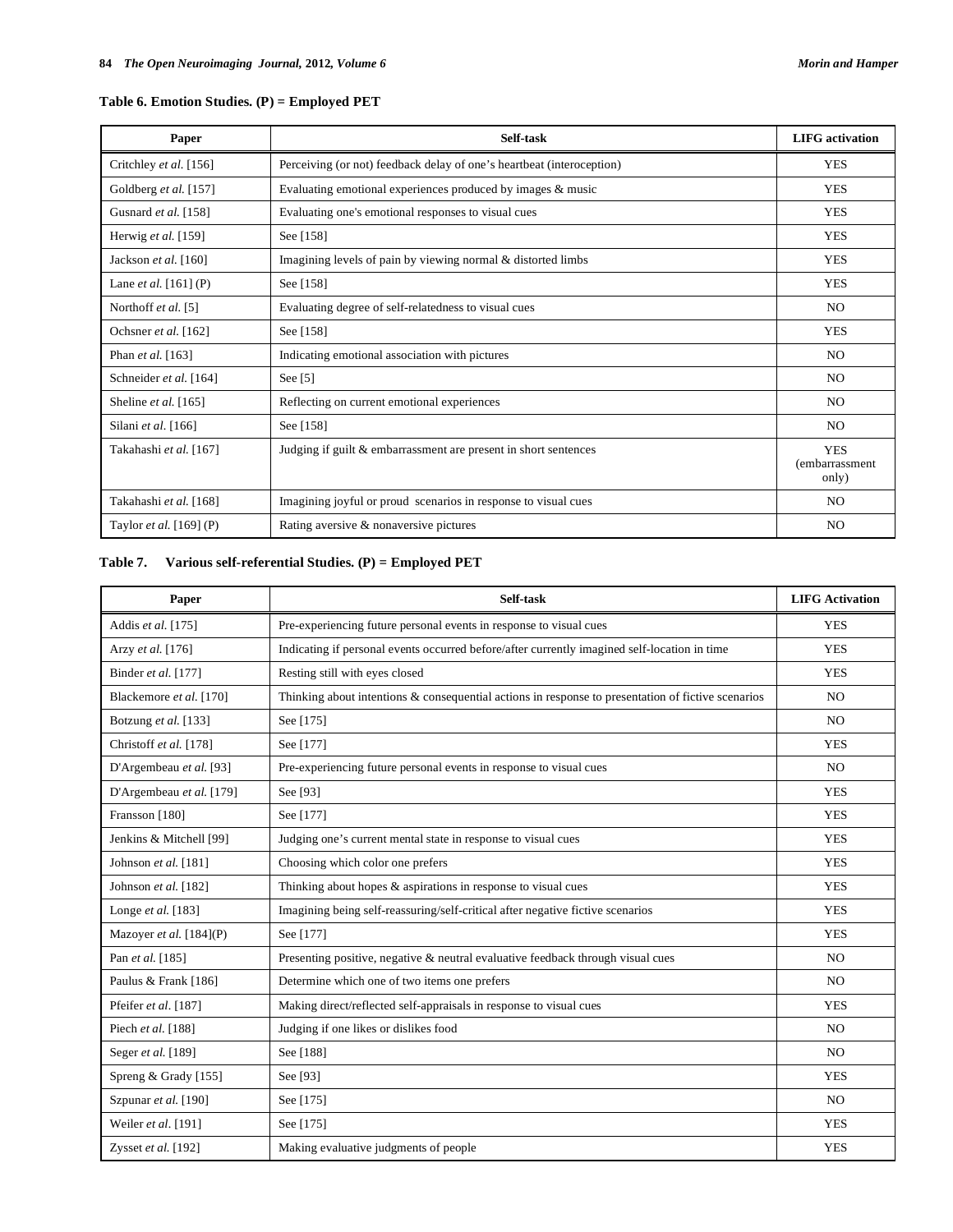#### **3.6. Miscellaneous**

 Table **7** shows that 16 out of 24 miscellaneous studies (66.7%) reported LIFG activation. Studies in this general category included various forms of self-focus such as intentions, hopes, aspirations, mental states, preferences, self-evaluation, and self-location in time. To illustrate, one study invited volunteers to reflect on their intentions in response to the presentation of fictive scenarios [170]. Also included were studies of mental projections of the self into the future ("mental time travel", "episodic future thinking", "future-oriented cognition", "foresight") [for reviews see 126, 171, 172]. People report producing both mental images and inner speech when engaging in prospection [173]. The role of language in prospection is increasingly being discussed in the literature [e.g., 124, 174]. Our review of brain-imaging studies of prospection is consistent with these ideas. A typical prospection study invites participants to imagine a future personal event in response to the presentation of a visual cue, e.g., a word ("camping") or a photograph of a tent to stimulate thoughts about a possible future camping trip [see 151]. Phenomenologically speaking, one can propose that such tasks may trigger an internal dialogue such as "I can smell the odor of the tent… It will be fun to wake up early with the sun… Fishing in the creek nearby too will be fun…"

# **4. CONCLUSION**

 One major difference between human and non-human animals is that the former possess language and the ability to engage in self-talk [193]. This ability to verbally communicate with the self in turn is assumed to lead to increased cognitive complexity which includes deeper selfreferential processing [194]. This paper presented evidence suggesting that inner speech is often used by participants working on various self-reflection tasks. The data show that speech-for-self when thinking about the self is significant, as 55% as all studies reviewed reported LIFG activation, as opposed to 16% in non-self tasks [29]. This conclusion is acceptable only if one embraces the underlying assumption that LIFG activation indicates inner speech use; this assumption is currently supported by neuropsychological and brain-imaging research. Our results also imply a differential involvement of inner speech across self-domains, where reflection on conceptual self-dimensions seems to rely more on verbalization than reflection on perceptual self-aspects. Sixty four percent of studies pertaining to abstract selfdomains such as autobiographical memory and personality traits reported LIFG activation, as opposed to 25% of studies of a more perceptual nature.

 One limitation of the approach used here is that it remains possible that the activation of the LIFG observed in some studies may reflect other cognitive mechanisms in addition to, or instead of, inner speech use. Although it is possible that LIFG activation underlies semantic processing during some tasks (e.g., personality traits), it is unlikely that the self-tasks described in the Tables require cognitive control, working memory, language unification, selection among competing alternatives, response inhibition, and action understanding.

 One hotly debated issue in the literature is the importance of language (and by extension, of inner speech) for ToM [see 195]. Both ToM and most self-reflection tasks involve making inferences about psychological attributes of people—either self or others. Since inner speech seems to play a role in thinking about oneself, it could also constitute the mental activity underlying thinking about others. Indeed, recent work indicates that ToM development is linked to private speech use in preschoolers [196]; also, children with autism (a condition associated with ToM deficits) underuse inner speech [17]. A large quantity of published brainimaging studies of ToM exists [for a review see 197]. One promising strategy to further test the hypothesis of inner speech involvement in ToM could consist in calculating the percentage of reported LIFG activation across mental state domains e.g., false belief, deceit, intentions, empathy, desires, and pretence.

# **CONFLICT OF INTEREST**

 The authors confirm that this article content has no conflicts of interest.

#### **ACKNOWLEDGEMENTS**

 We would like to thank Jessica Bertson, Meghan MacKenzie, Angela Bladon, Bob Uttl, and Petra Kamstra for their help with statistical calculations, article analysis, and/or editing commentaries on this manuscript.

#### **REFERENCES**

- [1] Feinberg TE. The nested neural hierarchy and the self. Conscious Cogn 2011; 20(1): 4-15.
- [2] Gillihan SJ, Farah MJ. Is self special? a critical review of evidence from experimental psychology and cognitive neuroscience. Psychol Bull 2005; 131(1): 76-97.
- [3] Northoff G, Heinzel A, de Greck M, Bermpohl F, Dobrowolny H, Panksepp J. Self-referential processing in our brain--a metaanalysis of imaging studies on the self. Neuroimage 2006; 15;  $31(1): 440-57$
- [4] Northoff G, Qin P, Feinberg TE. Brain imaging of the self- conceptual, anatomical and methodological issues. Conscious Cogn 2011; 20(1): 52-63.
- [5] Northoff G, Schneider F, Rotte M, et al. Differential parametric modulation of self-relatedness and emotions in different brain regions. Hum Brain Mapp 2009; 30(2): 369-82.
- [6] van der Meer L, Costafreda S, Aleman A, David AS. Selfreflection and the brain: a theoretical review and meta-analysis of neuroimaging studies with implications for schizophrenia. Neurosci Biobehav Rev 2010; 34(6): 935-46.
- [7] Legrand D, Ruby P. What is self-specific? Theoretical investigation and critical review of neuroimaging results. Psychol Rev 2009; 116(1): 252-82.
- [8] DeSouza M, DaSilveira A, Gomes W. Verbalized inner speech and the expressiveness of self-Consciousness. Qual Res Psychol 2008; 5(2): 154-70.
- [9] Martínez-Manrique F, Vicente A. "What the...!" The role of inner speech in conscious thought. J Conscious Stud 2010; 17(9-10): 141-67.
- [10] Morin A. Self-awareness deficits following loss of inner speech: Dr. Jill Bolte Taylor's case study. Conscious Cogn 2009; 18(2): 524-9.
- [11] Neuman Y, Nave O. Why the brain needs language in order to be self-conscious. New Ideas Psychol 2010; 28(1): 37-48.
- [12] Werning M. Descartes discarded? Introspective self-awareness and the problems of transparency and compositionality. Conscious Cogn 2010; 19(3): 751-61.
- [13] Morin A. Possible links between self-awareness and inner speech: Theoretical background, underlying mechanisms, and empirical evidence. J Conscious Stud 2005; 12(4-5): 115-34.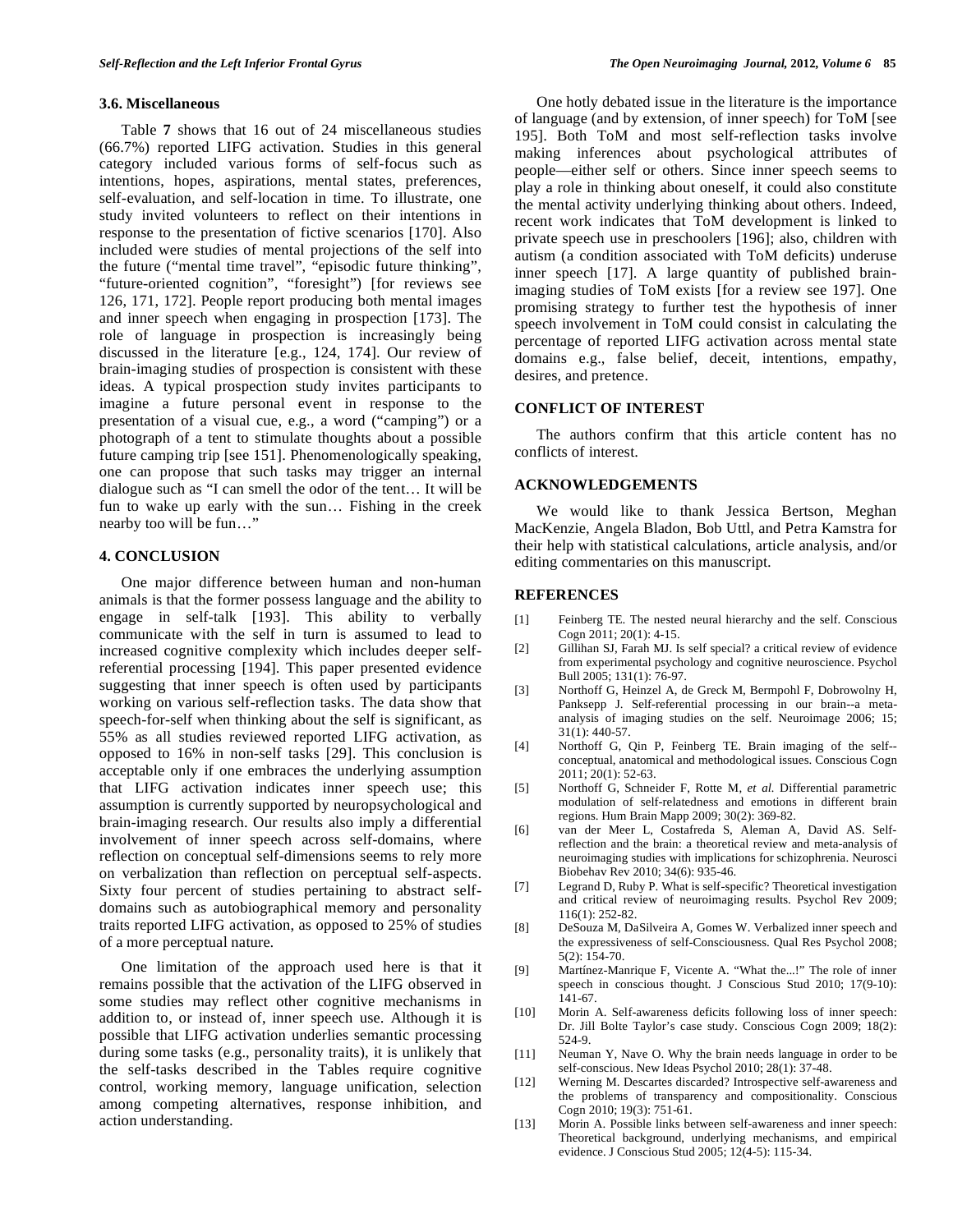- [14] Morin A. Inner speech. Encyclopedia of human behavior. 2<sup>nd</sup> ed. W. Hirstein, Ed. UK: Elsevier 2011.
- [15] Hubbard TL. Auditory imagery: empirical findings. Psychol Bull 2010; 136(2): 302-29.
- [16] Vicente A, Martinez Manrique F. Inner speech: Nature and functions. Philos Compass 2011; 6(3): 209-19.
- [17] Lidstone JSM, Fernyhough C, Meins E, Whitehouse AJO. Brief report: Inner speech impairment in children with autism is associated with greater nonverbal than verbal skills. J Autism Dev Disord 2009; 39(8): 1222-5.
- [18] Vygotsky L. Thought and Language. Cambridge, MA: MIT Press 1934.
- [19] Tullett AM, Inzlicht M. The voice of self-control: blocking the inner voice increases impulsive responding. Acta Psychol (Amst) 2010; 135(2): 252-6.
- [20] Buckner RL, Andrews-Hanna JR, Schacter DL. The brain's default network: anatomy, function, and relevance to disease. Ann NY Acad Sci 2008; 1124: 1-38.
- [21] Marvel CL, Desmond JE. From storage to manipulation: How the neural correlates of verbal working memory reflect varying demands on inner speech. Brain Lang 2012; 120(1): 42-51.
- [22] Blachowicz J. The dialogue of the soul with itself. in Models of the Self. Gallagher S, Shear J, Eds. Exeter UK: Imprint Academic 1999; pp. 177-200.
- [23] Morin A, Uttl B, Hamper B. Self-reported frequency, content, and functions of inner speech. Procedia Soc Behav Sci 2011; 30: 1714- 8.
- [24] Schneider JF, Pospeschill M, Ranger J. Does self-consciousness mediate the relation between self-talk and self-knowledge? Psychol Rep 2005; 96(2): 387-96.
- [25] Siegrist M. Inner speech as a cognitive process mediating selfconsciousness and inhibiting self-deception. Psychol Rep 1995; 76(1): 259-65.
- [26] Morin A, Michaud J. Self-awareness and the left inferior frontal gyrus: Inner speech use during self-related processing. Brain Res Bull 2007; 74(6): 387-96.
- [27] Poldrack RA. Can cognitive processes be inferred from neuroimaging data? Trends Cogn Sci 2006; 10(2): 59-63.
- [28] Gilboa A, Winocur G, Grady CL, Hevenor SJ, Moscovitch M. Remembering our past: functional neuroanatomy of recollection of recent and very remote personal events. Cereb Cortex 2004; 14(11): 1214-25.
- [29] Cabeza R, Nyberg L. Imaging cognition II: an empirical review of 275 PET and fMRI studies. J Cogn Neurosci 2000; 12(1): 1-47.
- [30] Svoboda E, McKinnon MC, Levine B. The functional neuroanatomy of autobiographical memory: a meta-analysis. Neuropsychologia 2006; 44(12): 2189-208.
- [31] Baciu MV, Rubin C, Décorps MA, Segebarth CM. fMRI assessment of hemispheric language dominance using a simple inner speech paradigm. NMR Biomed 1999; 12(5): 293-8.
- [32] McGuire PK, Silbersweig DA, Murray RM, David AS, Frackowiak RS, Frith CD. Functional anatomy of inner speech and auditory verbal imagery. Psychol Med 1996; 26(1): 29-38.
- [33] McGuire PK, Silbersweig DA, Wright I, Murray RM, Frackowiak RS, Frith CD. The neural correlates of inner speech and auditory verbal imagery in schizophrenia: relationship to auditory verbal hallucinations. Br J Psychiatr 1996; 169(2): 148 -59.
- [34] Aziz-Zadeh L, Cattaneo L, Rochat M, Rizzolatti G. Covert speech arrest induced by rTMS over both motor and nonmotor left hemisphere frontal sites. J Cogn Neurosci 2005; 17(6): 928-38.
- [35] Nixon P, Lazarova J, Hodinott-Hill I, Gough P, Passingham R. The inferior frontal gyrus and phonological processing: an investigation using rTMS. J Cognitive Neurosci 2004; 16(2): 289-300.
- [36] Verstichel P, Bourak C, Font V, Crochet G. Langage intérieur après lésion cérébrale gauche: Étude de la représentation phonologique des mots chez des patients aphasiques et non aphasiques. Neuropsychology J 1997; 7(3): 281-311.
- [37] Jones SR, Fernyhough C. Neural correlates of inner speech and auditory verbal hallucinations: a critical review and theoretical integration. Clin Psychol Rev 2007; 27(2): 140-54.
- [38] Brass M, Derrfuss J, Forstmann B, von Cramon DY. The role of the inferior frontal junction area in cognitive control. Trends Cogn Sci 2005; 9(7): 314-6.
- [39] Paulesu E, Frith CD, Frackowiak RS. The neural correlates of the verbal component of working memory. Nature 1993; 362(6418): 342-5.
- [40] Hagoort P. On Broca, brain, and binding: a new framework. Trends Cogn Sci 2005; 9(9): 416-23.
- [41] Kan IP, Thompson-Schill SL. Effect of name agreement on prefrontal activity during overt and covert picture naming. Cogn Affect Behav Neurosci 2004; 4(1): 43-57.
- [42] Thompson-Schill SL, D'Esposito M, Aguirre GK, Farah MJ. Role of left inferior prefrontal cortex in retrieval of semantic knowledge: a reevaluation. Proc Natl Acad Sci USA 1997; 94(26): 14792-7.
- [43] Swick D, Ashley V, Turken AU. Left inferior frontal gyrus is critical for response inhibition. BMC Neurosci 2008; 9: 102.
- [44] Baumgaertner A, Buccino G, Lange R, McNamara A, Binkofski F. Polymodal conceptual processing of human biological actions in the left inferior frontal lobe. Eur J Neurosci 2007; 25(3): 881-9.
- [45] Cragg L, Nation K. Language and the development of cognitive control. Top Cogn Sci 2010; 2(4): 631-42.
- [46] Morris N, Jones DM. Memory updating in working memory: the role of the central executive. Br J Psychol 1990; 81(2):111-21.
- [47] Williams D. Theory of own mind in autism: Evidence of a specific deficit in self-awareness? Autism 2010; 14(5): 474-94.
- [48] Moriguchi Y, Ohnishi T, Lane RD, *et al*. Impaired self-awareness and theory of mind: an fMRI study of mentalizing in alexithymia. Neuroimage 2006; 32(3): 1472-82.
- [49] Heinisch C, Dinse HR, Tegenthoff M, Juckel G, Brüne M. An rTMS study into self-face recognition using video-morphing technique. Soc Cogn Affect Neurosci 2011; 6(4): 442-9.
- [50] Maguire EA, Kumaran D, Hassabis D, Kopelman MD. Autobiographical memory in semantic dementia: A longitudinal fmri study. Neuropsychologia 2010; 48(1): 123-36.
- [51] Jenkins AC, Macrae CN, Mitchell JP. Repetition suppression of ventromedial prefrontal activity during judgments of self and others. Proc Natl Acad Sci USA 2008; 105(11): 4507-12.
- [52] Dimaggio G, Lysaker PH, Carcione A, Nicolò G, Semerari A. Know yourself and you shall know the other to a certain extent: multiple paths of influence of self-reflection on mindreading. Conscious Cogn 2008; 17(3): 778-89.
- [53] Rameson LT, Lieberman MD. Empathy: a social cognitive neuroscience approach. Soc Person Psychol Compass 2009; 3(1): 94-110.
- [54] Morin A. Self-awareness and the left hemisphere: the dark side of selectively reviewing the literature. Cortex 2007; 43(8): 1068-1073; discussion 1074-1082.
- [55] Craik FIM, Moroz TM, Moscovitch M, *et al.* In search of the self: A positron emission tomography study. Psychol Sci 1999; 10(1): 26-34.
- [56] Salomon R, Malach R, Lamy D. Involvement of the intrinsic/default system in movement-related self recognition. PLoS One 2009; 4(10): e7527.
- [57] Synofzik M, Vosgerau G, Newen A. I move, therefore I am: a new theoretical framework to investigate agency and ownership. Conscious Cogn 2008; 17(2): 411-24.
- [58] Farrer C, Frith CD. Experiencing oneself vs another person as being the cause of an action: the neural correlates of the experience of agency. Neuroimage 2002; 15(3): 596-603.
- [59] Farrer C, Franck N, Georgieff N, Frith CD, Decety J, Jeannerod M. Modulating the experience of agency: a positron emission tomography study. Neuroimage 2003; 18(2): 324-33.
- [60] Knoblich G, Leube D, Erb M, Kircher TTJ. Brain networks for identifying one's own actions. Poster presented at 13th Conference of the European Society for Cogn Psychology (ESCoP XIII), Granada, Spain 2003.
- [61] Leube DT, Knoblich G, Erb M, Grodd W, Bartels M, Kircher TTJ. The neural correlates of perceiving one's own movements. Neuroimage 2003; 20(4): 2084-90.
- [62] McGuire PK, Silbersweig DA, Wright I, Murray RM, Frackowiak RS, Frith CD. The neural correlates of inner speech and auditory verbal imagery in schizophrenia: relationship to auditory verbal hallucinations. Br J Psychiatry 1996; 169(2): 148-59.
- [63] Powell LJ, Macrae CN, Cloutier J, Metcalfe J, Mitchell JP. Dissociable Neural Substrates for Agentic versus Conceptual Representations of Self. J Cogn Neurosci 2010; 22(10): 2186-97.
- [64] Ruby P, Decety J. Effect of subjective perspective taking during simulation of action: a PET investigation of agency. Nat Neurosci 2001; 4(5): 546-50.
- [65] Vinogradov S, Luks TL, Simpson GV, Schulman BJ, Glenn S, Wong AE. Brain activation patterns during memory of cognitive agency. Neuroimage 2006; 31(2): 896-905.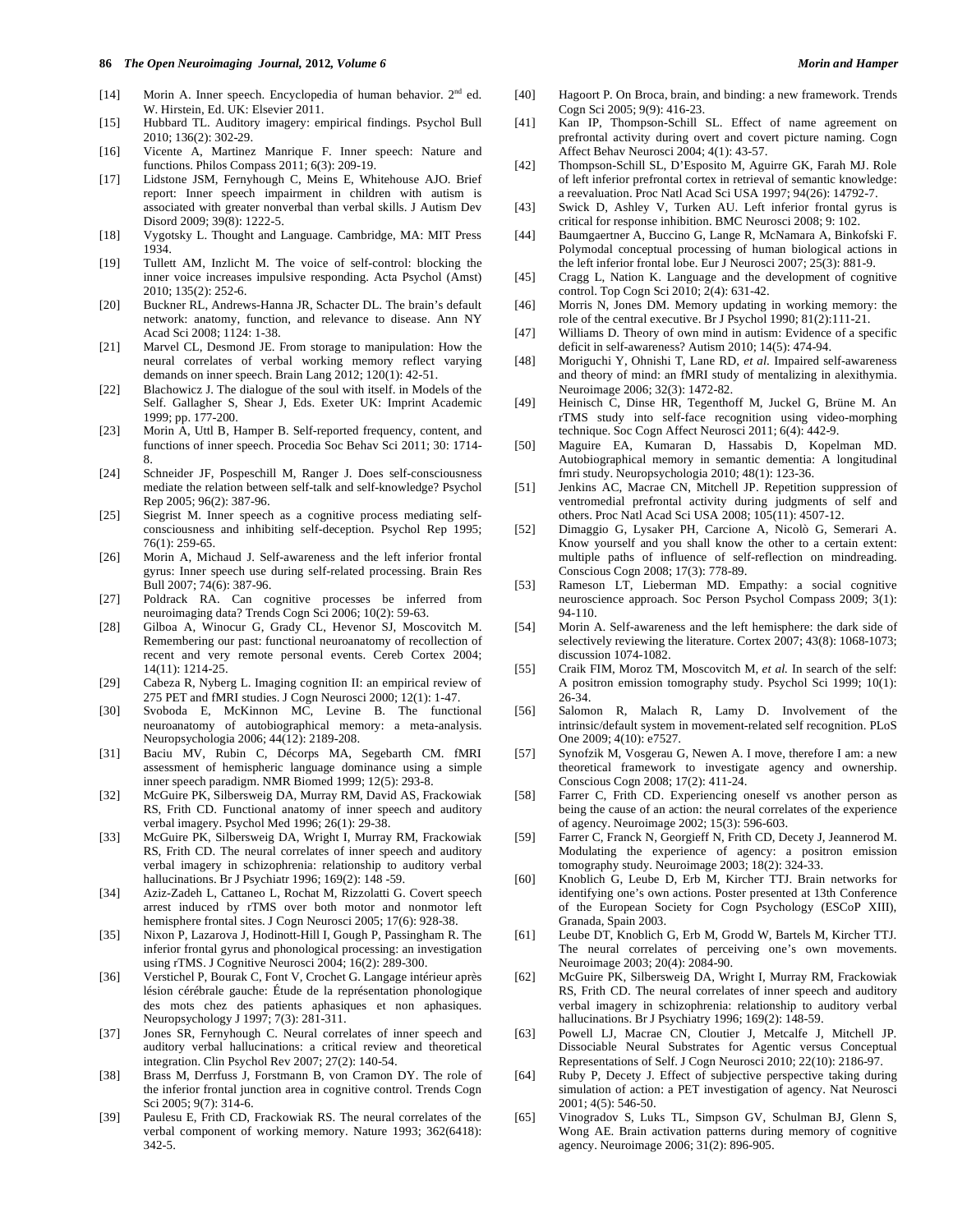- [66] Wraga M, Shephard JM, Church JA, Inati S, Kosslyn SM. Imagined rotations of self versus objects: an fMRI study. Neuropsychologia 2005; 43(9): 1351-61.
- [67] Yomogida Y, Sugiura M, Sassa Y, *et al*. The neural basis of agency: an fMRI study. Neuroimage 2010; 50(1): 198-207.
- [68] Sugiura M, Sassa Y, Jeong H, Horie K, Sato S, Kawashima R. Face-specific and domain-general characteristics of cortical responses during self-recognition. Neuroimage 2008; 42(1): 414- 22.
- [69] Devue C, Brédart S. The neural correlates of visual selfrecognition. Conscious Cogn 2011; 20(1): 40-51.
- [70] Platek SM, Wathne K, Tierney NG, Thomson JW. Neural correlates of self-face recognition: an effect-location meta-analysis. Brain Res 2008; 1232: 173-84.
- [71] Sugiura M, Watanabe J, Maeda Y, Matsue Y, Fukuda H, Kawashima R. Cortical mechanisms of visual self-recognition. Neuroimage 2005; 24(1): 143-9.
- [72] Sugiura M. Cortical networks for visual self-recognition. Plasma Fusion Res 2007; 2: S1005.
- [73] Devue C, Collette F, Balteau E, *et al.* Here I am: the cortical correlates of visual self-recognition. Brain Res 2007; 1143: 169-82.
- [74] Kaplan JT, Aziz-Zadeh L, Uddin LQ, Iacoboni M. The self across the senses: an fMRI study of self-face and self-voice recognition. Soc Cogn Affect Neurosci 2008; 3(3): 218-23.
- [75] Kircher TT, Senior C, Phillips ML, *et al.* Towards a functional neuroanatomy of self processing: effects of faces and words. Brain Res Cogn Brain Res 2000; 10(1-2): 133-44.
- [76] Kircher TT, Senior C, Phillips ML, *et al*. Recognizing one's own face. Cognition 2001; 78(1): B1-B15.
- [77] Morita T, Itakura S, Saito DN, *et al*. The role of the right prefrontal cortex in self-evaluation of the face: a functional magnetic resonance imaging study. J Cogn Neurosci 2008; 20(2): 342-55.
- [78] Perrin F, Maquet P, Peigneux P, *et al*. Neural mechanisms involved in the detection of our first name: a combined ERPs and PET study. Neuropsychologia 2005; 43(1): 12-9.
- [79] Platek SM, Keenan JP, Gallup GG Jr, Mohamed FB. Where am I? The neurological correlates of self and other. Brain Res Cogn Brain Res 2004; 19(2): 114-22.
- [80] Platek SM, Loughead JW, Gur RC, *et al.* Neural substrates for functionally discriminating self-face from personally familiar faces. Hum Brain Mapp 2006; 27(2): 91-8.
- [81] Platek SM, Kemp SM. Is family special to the brain? An eventrelated fMRI study of familiar, familial, and self-face recognition. Neuropsychologia 2009; 47(3): 849-58.
- [82] Sachdev P, Mondraty N, Wen W, Gulliford K. Brains of anorexia nervosa patients process self-images differently from non-selfimages: an fMRI study. Neuropsychologia 2008; 46(8): 2161-8.
- [83] Sugiura M, Kawashima R, Nakamura K, *et al*. Passive and active recognition of one's own face. Neuroimage 2000; 11(1): 36-48.
- [84] Sugiura M, Sassa Y, Jeong H, *et al.* Multiple brain networks for visual self-recognition with different sensitivity for motion and body part. Neuroimage 2006; 32(4): 1905-17.
- [85] Sui J, Han S. Self-construal priming modulates neural substrates of self-awareness. Psychol Sci 2007; 18(10): 861-6.
- [86] Uddin LQ, Kaplan JT, Molnar-Szakacs I, Zaidel E, Iacoboni M. Self-face recognition activates a frontoparietal "mirror" network in the right hemisphere: an event-related fMRI study. Neuroimage 2005; 25(3): 926-35.
- [87] Uddin LQ, Davies MS, Scott AA, *et al*. Neural basis of self and other representation in autism: an FMRI study of self-face recognition. PLoS One 2008; 3(10): e3526.
- [88] Johnson SC, Baxter LC, Wilder LS, Pipe JG, Heiserman JE, Prigatano GP. Neural correlates of self-reflection. Brain J Neurol 2002; 125(8): 1808-14.
- [89] Klein SB, Rozendal K, Cosmides L. A social-cognitive neuroscience analysis of the self. Soc Cogn 2002; 20(2): 105-35.
- [90] Blackwood NJ, Bentall RP, Ffytche DH, Simmons A, Murray RM, Howard RJ. Persecutory delusions and the determination of selfrelevance: an fMRI investigation. Psychol Med 2004; 34(4): 591-6.
- [91] Chiao JY, Harada T, Komeda H, *et al*. Neural basis of individualistic and collectivistic views of self. Hum Brain Mapp 2009; 30(9): 2813-20.
- [92] D'Argembeau A, Feyers D, Majerus S, *et al*. Self-reflection across time: cortical midline structures differentiate between present and past selves. Soc Cogn Affect Neurosci 2008; 3(3): 244-52.
- *Self-Reflection and the Left Inferior Frontal Gyrus The Open Neuroimaging Journal,* **2012***, Volume 6* **87**
	- [93] D'Argembeau A, Stawarczyk D, Majerus S, *et al*. The neural basis of personal goal processing when envisioning future events. J Cogn Neurosci 2010; 22(8): 1701-13.
	- [94] Farb NAS, Segal ZV, Mayberg H, *et al*. Attending to the present: mindfulness meditation reveals distinct neural modes of selfreference. Soc Cogn Affect Neurosci 2007; 2(4): 313-22.
	- [95] Fossati P, Hevenor SJ, Graham SJ, *et al.* In search of the emotional self: an fMRI study using positive and negative emotional words. Am J Psychiatr 2003; 160(11): 1938-45.
	- [96] Gutchess AH, Kensinger EA, Schacter DL. Aging, self-referencing, and medial prefrontal cortex. Soc Neurosci 2007; 2(2): 117-33.
	- [97] Han S, Mao L, Gu X, Zhu Y, Ge J, Ma Y. Neural consequences of religious belief on self-referential processing. Soc Neurosci 2008; 3(1): 1-15.
	- [98] Heatherton TF, Wyland CL, Macrae CN, Demos KE, Denny BT, Kelley WM. Medial prefrontal activity differentiates self from close others. Soc Cogn Affect Neurosci 2006; 1(1): 18-25.
	- [99] Jenkins AC, Mitchell JP. Medial prefrontal cortex subserves diverse forms of self-reflection. Soc Neurosci 2011; 6(3): 211-8.
	- [100] Kelley WM, Macrae CN, Wyland CL, Caglar S, Inati S, Heatherton TF. Finding the self? An event-related fMRI study. J Cogn Neurosci 2002; 14(5): 785-94.
	- [101] Kjaer TW, Nowak M, Lou HC. Reflective self-awareness and conscious states: pet evidence for a common midline parietofrontal core. Neuroimage 2002; 17(2): 1080-6.
	- [102] Lemogne C, le Bastard G, Mayberg H, *et al*. In search of the depressive self: extended medial prefrontal network during selfreferential processing in major depression. Soc Cogn Affect Neurosci 2009; 4(3): 305-12.
	- [103] Lemogne C, Mayberg H, Bergouignan L, *et al*. Self-referential processing and the prefrontal cortex over the course of depression: a pilot study. J Affect Disord 2010; 124(1-2): 196-201.
	- [104] Lieberman MD, Jarcho JM, Satpute AB. Evidence-based and intuition-based self-knowledge: an FMRI study. J Pers Soc Psychol 2004; 87(4): 421-35.
	- [105] Lou HC, Luber B, Crupain M, *et al*. Parietal cortex and representation of the mental Self. Proc Natl Acad Sci USA 2004;  $101(17)$ : 6827 -32.
	- [106] Macrae CN, Moran JM, Heatherton TF, Banfield JF, Kelley WM. Medial prefrontal activity predicts memory for self. Cereb Cortex 2004; 14(6): 647-54.
	- [107] Modinos G, Ormel J, Aleman A. Activation of anterior insula during self-reflection. PLoS One 2009; 4(2): e4618.
	- [108] Moran JM, Heatherton TF, Kelley WM. Modulation of cortical midline structures by implicit and explicit self-relevance evaluation. Soc Neurosci 2009; 4(3): 197-211.
	- [109] Moran JM, Macrae CN, Heatherton TF, Wyland CL, Kelley WM. Neuroanatomical evidence for distinct cognitive and affective components of self. J Cogn Neurosci 2006; 18(9): 1586-94.
	- [110] Ng SH, Han S, Mao L, Lai JCL. Dynamic bicultural brains: fMRI study of their flexible neural representation of self and significant others in response to culture primes. Asian J Soc Psychol 2010; 13(2): 83-91.
	- [111] Ochsner KN, Beer JS, Robertson ER, *et al*. The neural correlates of direct and reflected self-knowledge. Neuroimage 2005; 28(4): 797- 814.
	- [112] Pfeifer JH, Lieberman MD, Dapretto M. "I know you are but what am I?!": neural bases of self- and social knowledge retrieval in children and adults. J Cogn Neurosci 2007; 19(8): 1323-37.
	- [113] Rameson LT, Satpute AB, Lieberman MD. The neural correlates of implicit and explicit self-relevant processing. Neuroimage 2010; 50(2): 701-8.
	- [114] Ries ML, Jabbar BM, Schmitz TW, *et al*. Anosognosia in mild cognitive impairment: relationship to activation of cortical midline structures involved in self-appraisal. J Int Neuropsychol Soc 2007; 13(3): 450-61.
	- [115] Schmitz TW, Kawahara-Baccus TN, Johnson SC. Metacognitive evaluation, self-relevance, and the right prefrontal cortex. Neuroimage 2004; 22(2): 941-7.
	- [116] Schmitz TW, Rowley HA, Kawahara TN, Johnson SC. Neural correlates of self-evaluative accuracy after traumatic brain injury. Neuropsychologia 2006; 44(5): 762-73.
	- [117] Vanderwal T, Hunyadi E, Grupe DW, Connors CM, Schultz RT. Self, mother and abstract other: an fMRI study of reflective social processing. Neuroimage 2008; 41(4): 1437-46.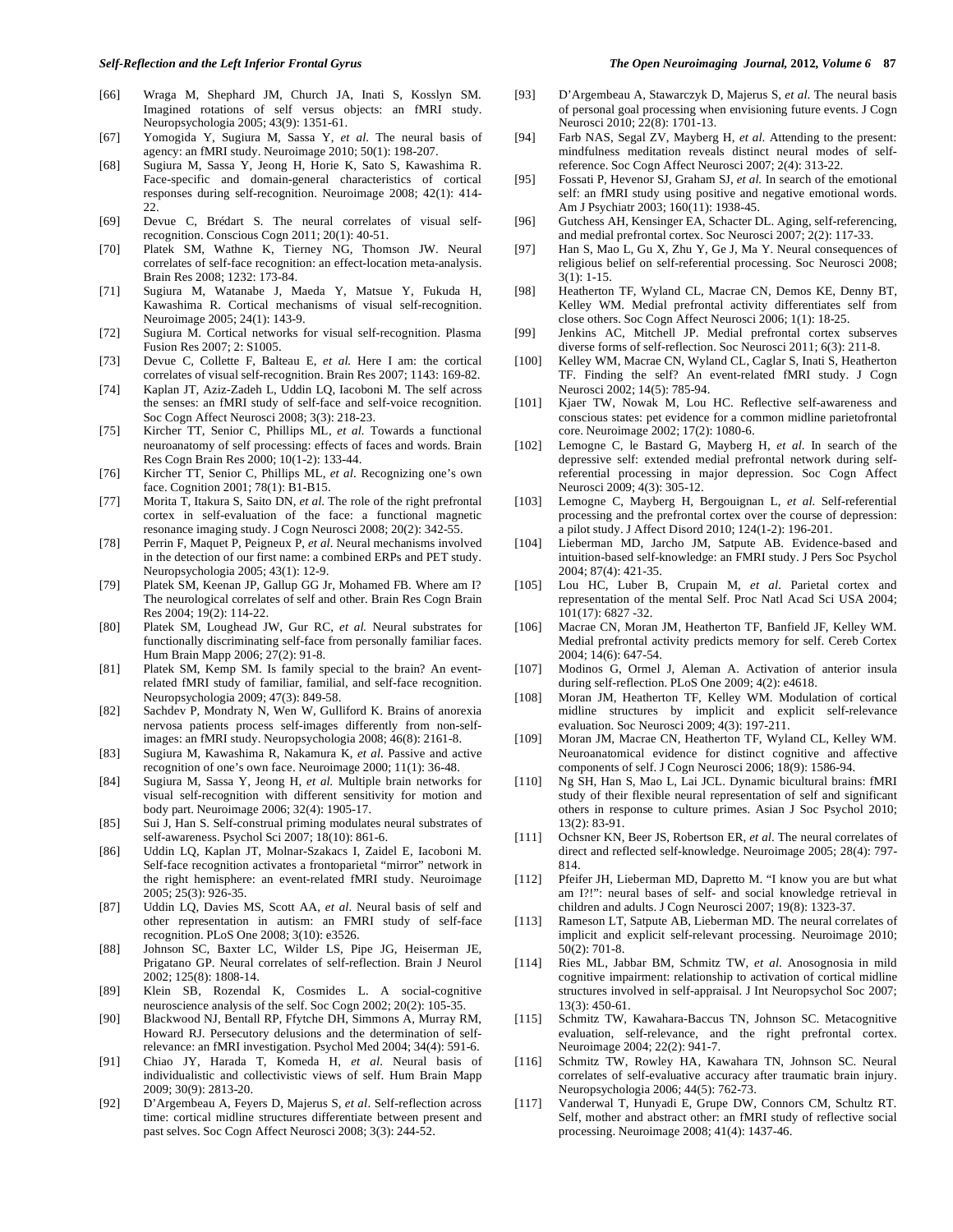- [118] Wu Y, Wang C, He X, Mao L, Zhang L. Religious beliefs influence neural substrates of self-reflection in Tibetans. Soc Cogn Affect Neurosci 2010; 5(2-3): 324-31.
- [119] Yaoi K, Osaka N, Osaka M. Is the self special in the dorsomedial prefrontal cortex? An fMRI study. Soc Neurosci 2009; 4(5): 455- 63.
- [120] Yoshimura S, Ueda K, Suzuki S, Onoda K, Okamoto Y, Yamawaki S. Self-referential processing of negative stimuli within the ventral anterior cingulate gyrus and right amygdala. Brain Cogn 2009; 69(1): 218-25.
- [121] Zhang L, Zhou T, Zhang J, Liu Z, Fan J, Zhu Y. In search of the Chinese self: an fMRI study. Sci China C Life Sci 2006; 49(1): 89- 96.
- [122] Zhu Y, Zhang L, Fan J, Han S. Neural basis of cultural influence on self-representation. Neuroimage 2007; 34(3): 1310-6.
- [123] Libby LK, Eibach RP. How the self affects and reflects the content and subjective experience of autobiographical memory. Sedikides C, Spencer S, Eds. New York: Psychology Press 2007; pp. 77-91.
- [124] Markowitsch HJ, Staniloiu A. Memory, autonoetic consciousness, and the self. Conscious Cogn 2011; 20(1): 16-39.
- [125] Wheeler MA, Stuss DT, Tulving E. Toward a theory of episodic memory: the frontal lobes and autonoetic consciousness. Psychol Bull 1997; 121(3): 331-54.
- [126] Spreng RN, Mar RA, Kim ASN. The common neural basis of autobiographical memory, prospection, navigation, theory of mind, and the default mode: a quantitative meta-analysis. J Cogn Neurosci 2009; 21(3): 489-510.
- [127] Daselaar SM, Rice HJ, Greenberg DL, Cabeza R, LaBar KS, Rubin DC. The spatiotemporal dynamics of autobiographical memory: neural correlates of recall, emotional intensity, and reliving. Cereb Cortex 2008; 18(1): 217-29.
- [128] Conway MA. Memory and the self. J Mem Lang 2005; 53(4): 594- 628.
- [129] Larsen SF, Schrauf RW, Fromholt P, Rubin DC. Inner speech and bilingual autobiographical memory: a Polish-Danish cross-cultural study. Memory 2002; 10(1): 45-54.
- [130] Schrauf RW. Bilingual inner speech as the medium of crossmodular retrieval in autobiographical memory. Behav Brain Sci 25(6): 698-9.
- [131] Nolde SF, Johnson MK, D'Esposito M. Left prefrontal activation during episodic remembering: an event-related fMRI study. Neuroreport 1998; 9(15): 3509-14.
- [132] Botzung A, Denkova E, Ciuciu P, Scheiber C, Manning L. The neural bases of the constructive nature of autobiographical memories studied with a self-paced fMRI design. Memory 2008; 16(4): 351-63.
- [133] Botzung A, Denkova E, Manning L. Experiencing past and future personal events: functional neuroimaging evidence on the neural bases of mental time travel. Brain Cogn 2008; 66(2): 202-12.
- [134] Burianova H, McIntosh AR, Grady CL. A common functional brain network for autobiographical, episodic, and semantic memory retrieval. Neuroimage 2010; 49(1): 865-74.
- [135] Cabeza R, Daselaar SM, Dolcos F, Prince SE, Budde M, Nyberg L. Task-independent and task-specific age effects on brain activity during working memory, visual attention and episodic retrieval. Cereb Cortex 2004; 14(4): 364-75.
- [136] Campitelli G, Parker A, Head K, Gobet F. Left lateralization in autobiographical memory: An fMRI study using the expert archival paradigm. Int J Neurosci 2008; 118(2): 191-209.
- [137] Conway MA, Turk DJ, Miller SL, *et al.* A positron emission tomography (PET) study of autobiographical memory retrieval. Memory 1999; 7(5-6): 679-702.
- [138] Fink GR, Markowitsch HJ, Reinkemeier M, Bruckbauer T, Kessler J, Heiss WD. Cerebral representation of one's own past: neural networks involved in autobiographical memory. J Neurosci 1996; 16(13): 4275-82.
- [139] Harrison BJ, Pujol J, Ortiz H, Fornito A, Pantelis C, Yücel M. Modulation of brain resting-state networks by sad mood induction. PLoS One 2008; 3(3): e1794.
- [140] Kelly S, Lloyd D, Nurmikko T, Roberts N. Retrieving autobiographical memories of painful events activates the anterior cingulate cortex and inferior frontal gyrus. J Pain 2007; 8(4): 307- 14.
- [141] Kross E, Davidson M, Weber J, Ochsner K. Coping with emotions past: the neural bases of regulating affect associated with negative autobiographical memories. Biol Psychiatry 2009; 65(5): 361-6.
- [142] Levine B, Turner GR, Tisserand D, Hevenor SJ, Graham SJ, McIntosh AR. The functional neuroanatomy of episodic and semantic autobiographical remembering: a prospective functional MRI study. J Cogn Neurosci 2004; 16(9): 1633-46.
- [143] Loughead JW, Luborsky L, Weingarten CP, *et al.* Brain activation during autobiographical relationship episode narratives: a core conflictual relationship theme approach. Psychother Res 2010; 20(3): 321-36.
- [144] Maguire EA, Mummery CJ. Differential modulation of a common memory retrieval network revealed by positron emission tomography. Hippocampus 1999; 9(1): 54-61.
- [145] Maguire EA, Frith CD. Aging affects the engagement of the hippocampus during autobiographical memory retrieval. Brain 2003; 126(Pt 7): 1511-23.
- [146] Oddo S, Lux S, Weiss PH, *et al*. Specific role of medial prefrontal cortex in retrieving recent autobiographical memories: an fMRI study of young female subjects. Cortex 2010; 46(1): 29-39.
- [147] Piefke M, Weiss PH, Zilles K, Markowitsch HJ, Fink GR. Differential remoteness and emotional tone modulate the neural correlates of autobiographical memory. Brain 2003; 126(Pt 3): 650- 68.
- [148] Piolino P, Chételat G, Matuszewski V, *et al*. In search of autobiographical memories: A PET study in the frontal variant of frontotemporal dementia. Neuropsychologia 2007; 45(12): 2730- 43.
- [149] Rabin JS, Gilboa A, Stuss DT, Mar RA, Rosenbaum RS. Common and unique neural correlates of autobiographical memory and theory of mind. J Cogn Neurosci 2010; 22(6): 1095-111.
- [150] St Jacques P, Rubin DC, LaBar KS, Cabeza R. The short and long of it: neural correlates of temporal-order memory for autobiographical events. J Cogn Neurosci 2008; 20(7): 1327-41.
- [151] Spreng RN, Grady CL. Patterns of brain activity supporting autobiographical memory, prospection, and theory of mind, and their relationship to the default mode network. J Cogn Neurosci 2010; 22(6): 1112-23.
- [152] Summerfield JJ, Hassabis D, Maguire EA. Cortical midline involvement in autobiographical memory. Neuroimage 2009; 44(3): 1188-200.
- [153] Svoboda E, Levine B. The effects of rehearsal on the functional neuroanatomy of episodic autobiographical and semantic remembering: a functional magnetic resonance imaging study. J Neurosci 2009; 29(10): 3073-82.
- [154] Colombetti G. What language does to feelings. J Conscious Stud 2009; 16(9): 4-26.
- [155] Ochsner KN, Gross JJ. Cognitive emotion regulation: Insights from social cognitive and affective neuroscience. Curr Dir Psychol Sci 2008; 17(2): 153-8.
- [156] Critchley HD, Wiens S, Rotshtein P, Ohman A, Dolan RJ. Neural systems supporting interoceptive awareness. Nat Neurosci 2004; 7(2): 189-95.
- [157] Goldberg II, Harel M, Malach R. When the brain loses its self: prefrontal inactivation during sensorimotor processing. Neuron 2006; 50(2): 329-39.
- [158] Gusnard DA, Akbudak E, Shulman GL, Raichle ME. Medial prefrontal cortex and self-referential mental activity: relation to a default mode of brain function. Proc Natl Acad Sci USA 2001; 98(7): 4259-64.
- [159] Herwig U, Kaffenberger T, Jäncke L, Brühl AB. Self-related awareness and emotion regulation. Neuroimage 2010; 50(2): 734- 41.
- [160] Jackson PL, Brunet E, Meltzoff AN, Decety J. Empathy examined through the neural mechanisms involved in imagining how I feel versus how you feel pain. Neuropsychologia 2006; 44(5): 752-61.
- [161] Lane RD, Fink GR, Chau PM-L, Dolan RJ. Neural activation during selective attention to subjective emotional responses. Neuroreport 1997; 8(18): 3969-72.
- [162] Ochsner KN, Knierim K, Ludlow DH, *et al*. Reflecting upon feelings: an fMRI study of neural systems supporting the attribution of emotion to self and other. J Cogn Neurosci 2004; 16(10): 1746-72.
- [163] Phan KL, Taylor SF, Welsh RC, Ho S-H, Britton JC, Liberzon I. Neural correlates of individual ratings of emotional salience: a trial-related fMRI study. Neuroimage 2004; 21(2): 768-80.
- [164] Schneider F, Bermpohl F, Heinzel A, *et al.* The resting brain and our self: self-relatedness modulates resting state neural activity in cortical midline structures. Neuroscience 2008; 157(1): 120-31.